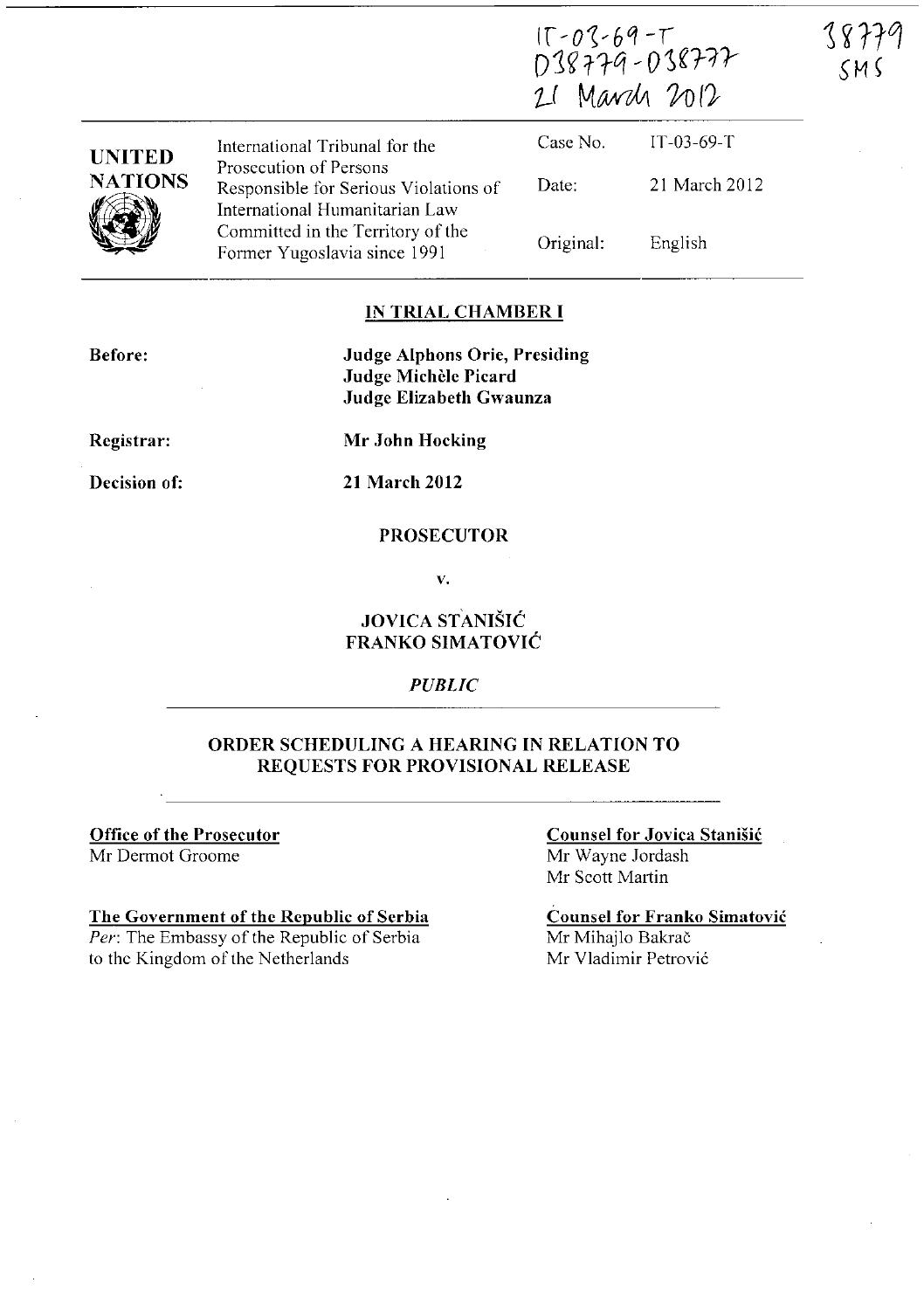1. On 27 February and 1 March 2012, the Stanišić Defence requested provisional release from 30 March to 29 April 2012 ("Stanišić Request").<sup>1</sup>

2. On 2 March 2012, the Simatović Defence requested provisional release from 30 March to 30 April 2012 ("Simatović Request").<sup>2</sup> The Simatović Defence further proposed a hearing at which government representatives could present the position of the Republic of Serbia ("Serbia") before the Chamber ("Simatović Request for a Hearing").<sup>3</sup>

3. On 6 March 2012, the Chamber invited Serbia to file, within ten days of the receipt of the invitation, its position in respect of the Stanisic Request and the Simatovic Request ("Invitation").<sup>4</sup> On 7 March 2012, the Registry notified the Chamber in an informal communication that Serbia had received the Invitation on that day.

4. Serbia has not filed any submissions in response to the Invitation. The Chamber has not received any information regarding the reasons for the absence of a Serbian response. As noted in the Invitation, the Chamber considers Serbia's position on the requests for provisional release of the Accused Stanišić and Simatović to the territory of Serbia to be a relevant factor in deciding on such requests.<sup>5</sup> Accordingly, the Chamber repeats its invitation to Serbia to set out its position in respect of the Stanišić Request and the Simatović Request. Serbia may do so either in writing or in oral submissions at a hearing before the Chamber.

5. For the foregoing reasons, pursuant to Rules 54 and 65 of the Rules of Procedure and Evidence, the Chamber

**GRANTS** the Simatović Request for a Hearing in part;

**ORDERS** that a hearing be held on 28 March 2012, at 9 a.m. in Courtroom II of the Tribunal;

**INFORMS** the parties that the housekeeping session scheduled for 28 March 2012 will commence after this hearing;

**INVITES** Serbia to

 $\mathfrak{t}$ Stanišić Request for Provisional Release during the Easter Holiday of 2012 (Confidential), 27 February 2012, paras 2, 22; Stanisic Defence Corrigendum to Request for Provisional Release during the Easter Holiday of 2012, I March 2012, para. 5.

Request for Provisional Release, 2 March 2012, paras I, 11.

 $\overline{3}$ **Simatovic Request, para. 10.** 

 $\overline{4}$ Invitation to the Republic of Serbia in relation to Requests for Provisional Release, 6 March 2012.

 $\mathfrak s$ **Invitation, para. 5 and decisions cited therein.**